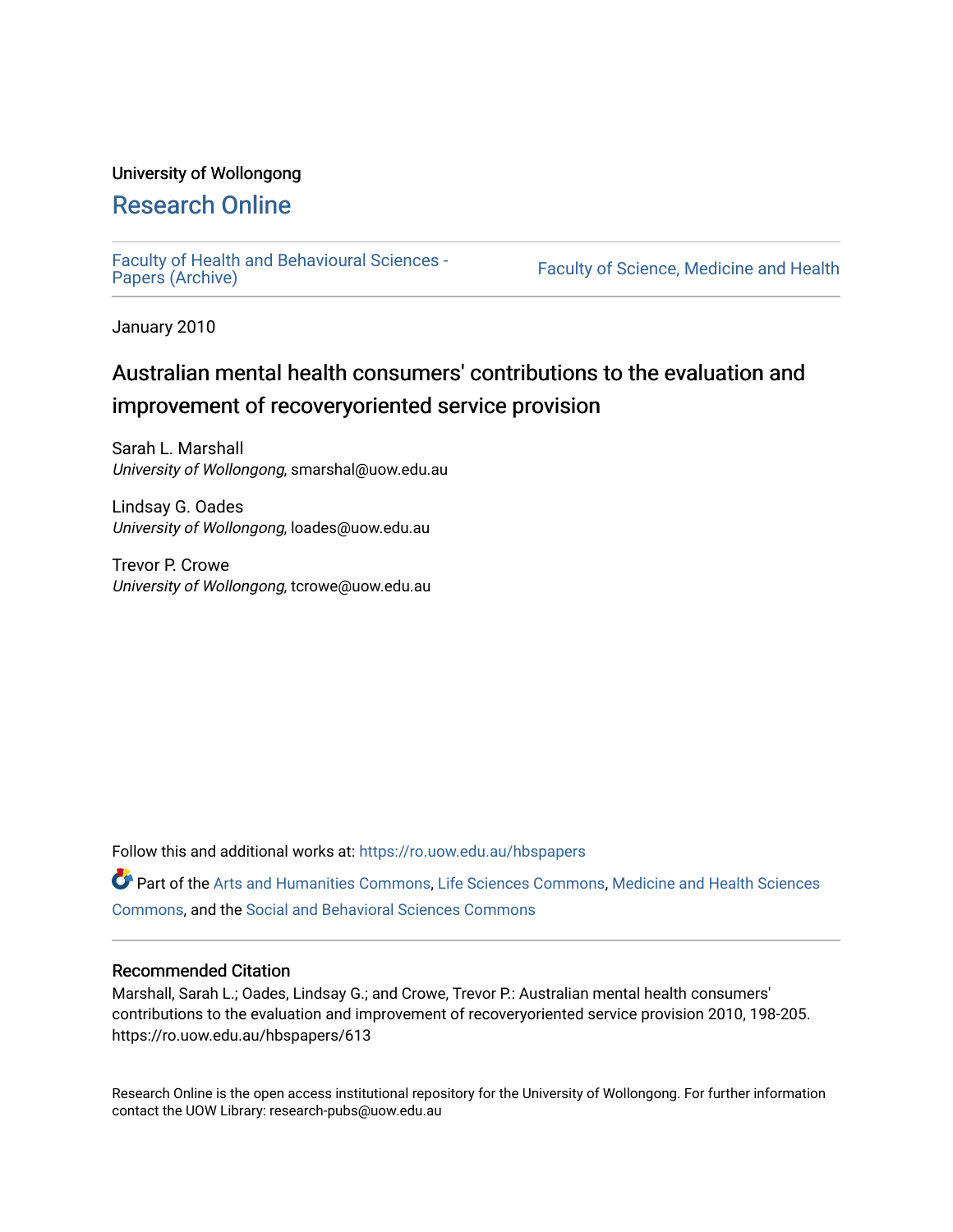## Australian mental health consumers' contributions to the evaluation and improvement of recoveryoriented service provision

#### Keywords

service, recoveryoriented, improvement, evaluation, provision, contributions, australian, consumers, health, mental

#### **Disciplines**

Arts and Humanities | Life Sciences | Medicine and Health Sciences | Social and Behavioral Sciences

#### Publication Details

Marshall, S. L., Oades, L. G. & Crowe, T. P. (2010). Australian mental health consumers' contributions to the evaluation and improvement of recoveryoriented service provision. Israel Journal of Psychiatry and Related Sciences, 47 (3), 198-205.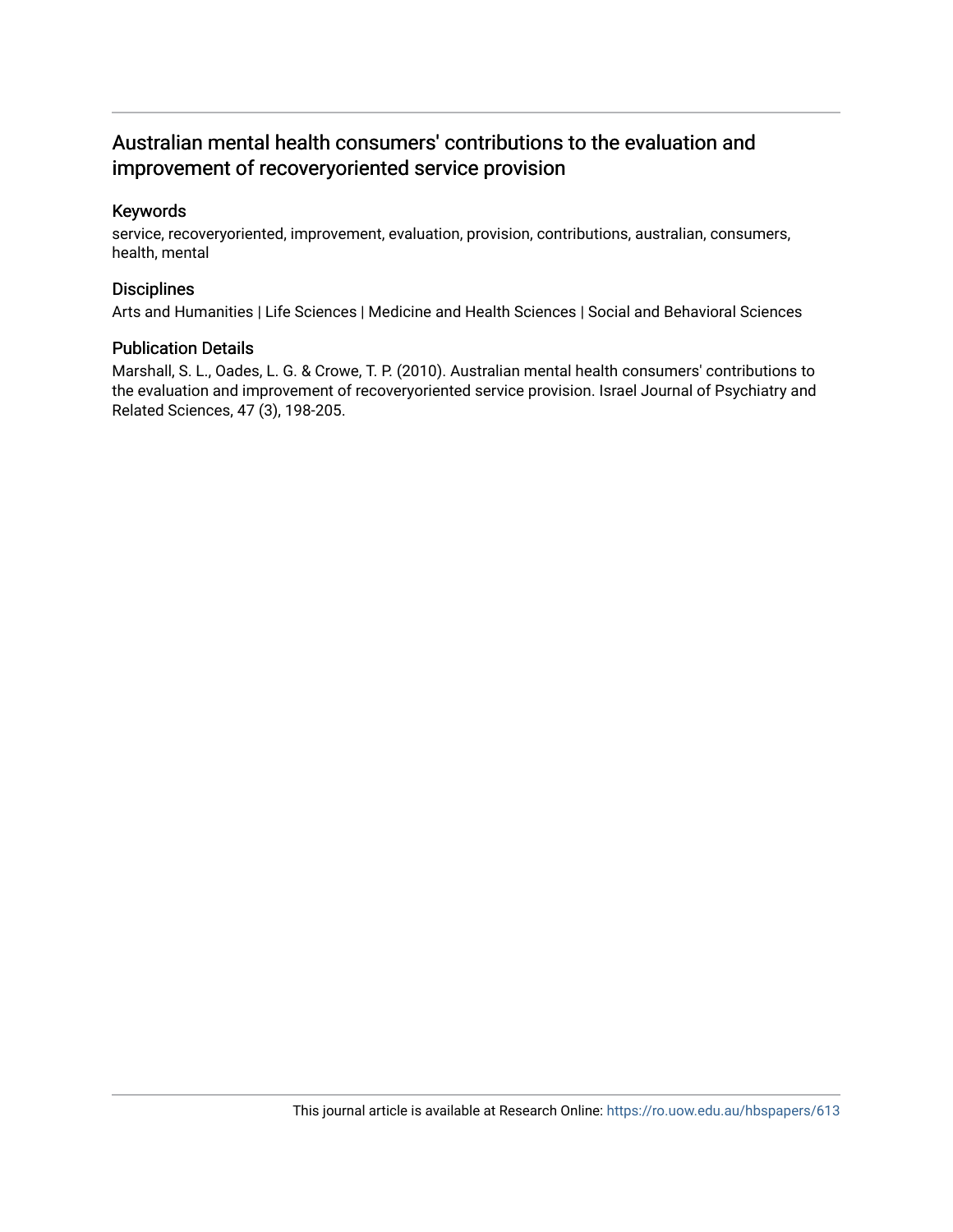# Australian Mental Health Consumers' Contributions to the Evaluation and Improvement of Recoveryoriented Service Provision

Sarah L. Marshall, PhD, Lindsay G. Oades, PhD, and Trevor P. Crowe, PhD

*Illawarra Institute for Mental Health, University of Wollongong, Wollongong, New South Wales, Australia*

#### **ABSTRACT**

Background: One key component of recovery-oriented mental health services, typically overlooked, involves genuine collaboration between researchers and consumers to evaluate and improve services delivered within a recovery framework.

Method: Eighteen mental health consumers working with staff who had received training in the Collaborative Recovery Model (CRM) took part in in-depth focus group meetings, of approximately 2.5 hours each, to generate feedback to guide improvement of the CRM and its use in mental health services.

Results: Consumers identified clear avenues for improvement for the CRM both specific to the model and broadly applicable to recovery-oriented service provision. Findings suggest consumers want to be more engaged and empowered in the use of the CRM from the outset.

Limitations: Improved sampling procedures may have led to the identification of additional dissatisfied consumers.

Conclusions: Collaboration with mental health consumers in the evaluation and improvement of recovery-oriented practice is crucial with an emphasis on rebuilding mental health services that are genuinely oriented to support recovery.

#### **Introduction**

Research involving consumers in the evaluation of recovery-oriented practice appears rarely if at all in the literature (1). Despite the increasing emphasis on recovery as a guiding vision for mental health service (2-4) few models of care have attempted to operationalize the principles of recovery into practice (5, 6).

The Collaborative Recovery Model (CRM) and associated training program for mental health staff is an example of an early attempt to convert a recovery vision for mental health services into specific principles and practices. This model was developed with a view to bringing together evidence-based practice and constructs consistent with the recovery movement to assist people with chronic and recurring mental disorders to work towards recovery in community mental health contexts (7). A definition of recovery consistent with this model involves "the establishment of a fulfilling and meaningful life and a positive sense of identity founded on hopefulness and self determination" (8, p. 588).

Development of the CRM and its related training program draws on existing evidence from the recovery literature, in particular concepts such as facilitating hope, supporting autonomy, and subjective goal ownership (7). For example CRM training champions the individuality of the lived experience and ownership of the recovery process by the consumer, while recognising that other people, including mental health staff, can support individuals' recovery processes. A key way in which this is enacted within the CRM is through a focus on authentic, approach oriented goals, collaboratively agreed upon by the consumer and staff. It is known that active goal setting focuses recovery and provides individuals with a sense of what is important and meaningful to strive towards in the future (9). The Collaborative Goal Technology (CGT) was specifically developed with this purpose in mind. Using this tool, staff members are encouraged to assist consumers to identify a personal recovery vision, as well

Address for Correspondence:  $\boxtimes$  Sarah Marshall, PhD, Illawarra Institute for Mental Health, Building 22, University of Wollongong, Wollongong, New South Wales, 2522 Australia *→* 3 sarahmarshall600@hotmail.com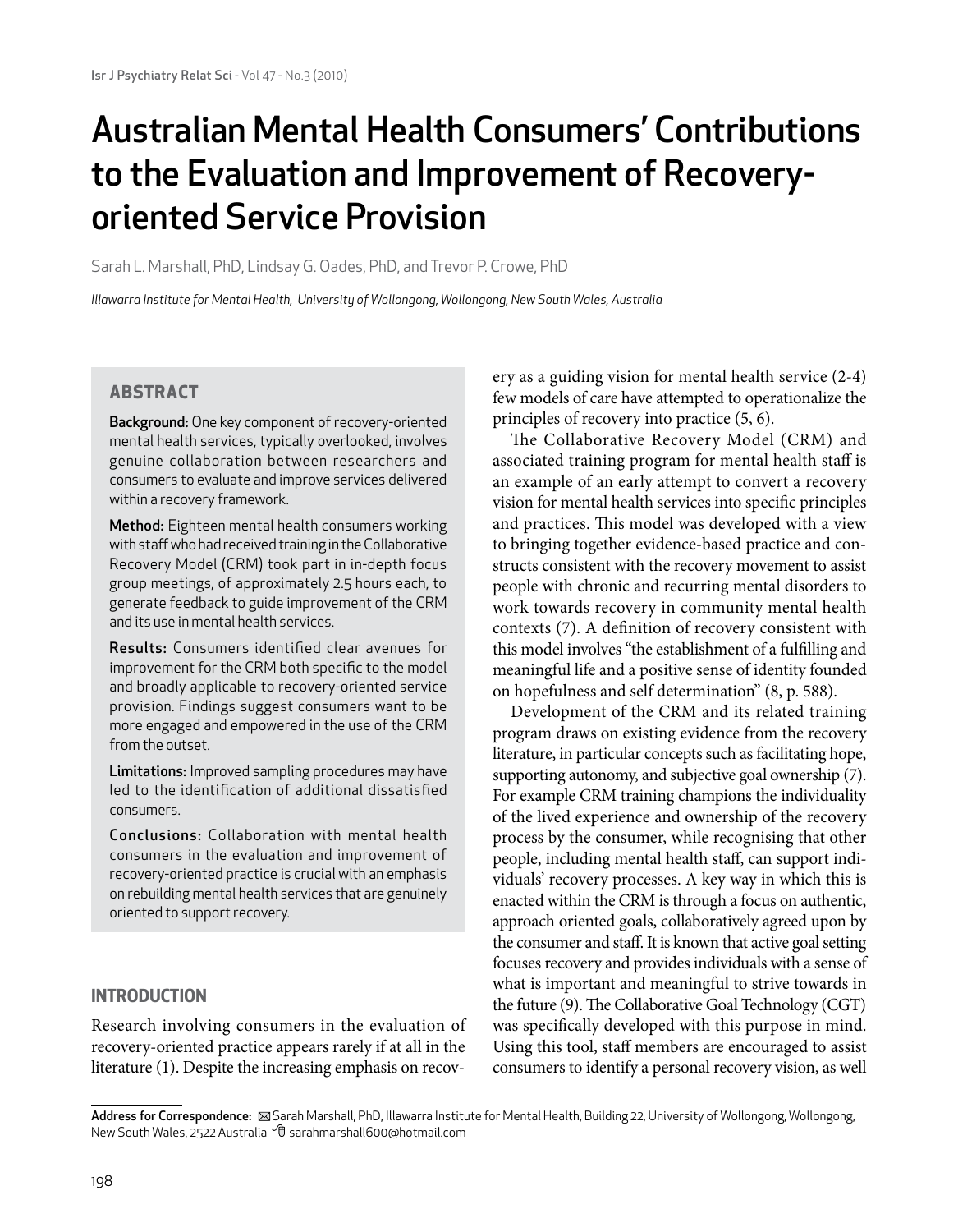as autonomous goals to support them in moving towards a fulfilling and meaningful life (10).

Specifically the CRM consists of two guiding principles: 1) recovery as an individual process and 2) collaboration and autonomy support. It also has four practical components: 1) change enhancement, 2) collaborative needs identification, 3) collaborative goal setting and striving, and 4) collaborative task striving and monitoring. These principles and components form the six training modules delivered to staff as part of the Collaborative Recovery Training Program. Initial training occurred within a two-day workshop, followed by two one-day booster sessions at 6 and 12 months following the initial training (11). There are four specific protocols for staff to follow, which require associated knowledge, skills and particular attitudes in order to work within a recovery orientation. The first skill is motivational enhancement (ME). This involves staff helping the person to identify advantages and disadvantages of specific behavior change in order to assist the person to activate his/her motivational resources to pursue desired life changes. As part of the second protocol staff are encouraged to use the Camberwell Assessment of Need Short Appraisal Schedule (CANSAS) (12) as a precursor to goal setting. It is emphasized that unmet needs are a key source of motivation for individuals and that a negotiated approach to need is helpful. Thirdly, staff are taught to use the CGT (10) in a collaborative manner to assist consumers to elicit and document a meaningful recovery vision and a maximum of three measurable and manageable goals. Finally staff members receive training in flexibly reviewing, designing and assigning tasks related to goals. This includes helping individuals identify and overcome obstacles that may hinder goal progress. See Oades et al. (7) for further information related to staff training.

The CRM is an example of a model that creates the *possibility* for recovery-oriented practice in mental health services. However, this is not enough. There is a clear need to examine consumers' perceptions regarding all aspects of the CRM, including how the model is experienced when working with staff in service settings (13). For example, from consumers' perspectives is recovery progressing? How is it being supported? How is it being hindered? To what degree do staff members work consistently with this particular recovery oriented practice model? How can the CRM be improved to better support an individual's recovery journey?

This study examined the experiences of consumers working with staff trained in the CRM, with a view to

obtaining practical recommendations for improvement of the model and its use and delivery in mental health services into the future. This is important in terms of recovery because, after all, recovery is the lived experience of the consumer. However, the consumer's voice is not the only legitimate one. Mental health staff and family members' viewpoints are also likely to be important within the context of a recovery oriented mental health system (9, 14). Staff members' views of the CRM have previously been examined, in addition to consumers' in a related study (13). Family members' views have not been examined but remain a worthwhile direction for future research.

An emphasis on service improvement in this study is consistent with contemporary conceptualizations of evaluation, such as formative evaluation (15). Some authors have suggested that consumers may place particular value on service improvement (16) which may be linked to their desire to assist others with mental illness (17). Focus group methods have been recognized as particularly beneficial when engaging participants in quality improvement and action based research (18, 19).

#### **Method Participants**

All consumers in this study were participants in a larger study, the Australian Integrated Mental Health Initiative High Support Stream (AIMhi HSS) project which involved the evaluation of the impact of the CRM on the recovery of adults with chronic and recurring mental disorders by way of a multisite study in four government and five non-government organizations within New South Wales, Queensland and Victoria, Australia. Research sites were randomly assigned to either an immediate CRM staff training or one-year delayed training condition. Inclusion criteria for consumers included a diagnosis of schizophrenia, schizoaffective disorder, bipolar disorder or Major Depressive Disorder with psychotic features of at least six-months duration and high support needs (identified as five or more total needs using the Camberwell Assessment of Need Short Appraisal Schedule). Individuals with dementia, severe mental retardation or brain injury were excluded (7). A total of 242 consumers and 114 staff agreed to participate in the AIMhi HSS project.

Eighteen consumers participated in this study from New South Wales and Queensland, Australia. Participants were attending a public mental health service in regional Queensland (N=4) or a regional or rural site of a nongovernment organization in New South Wales (N=7) or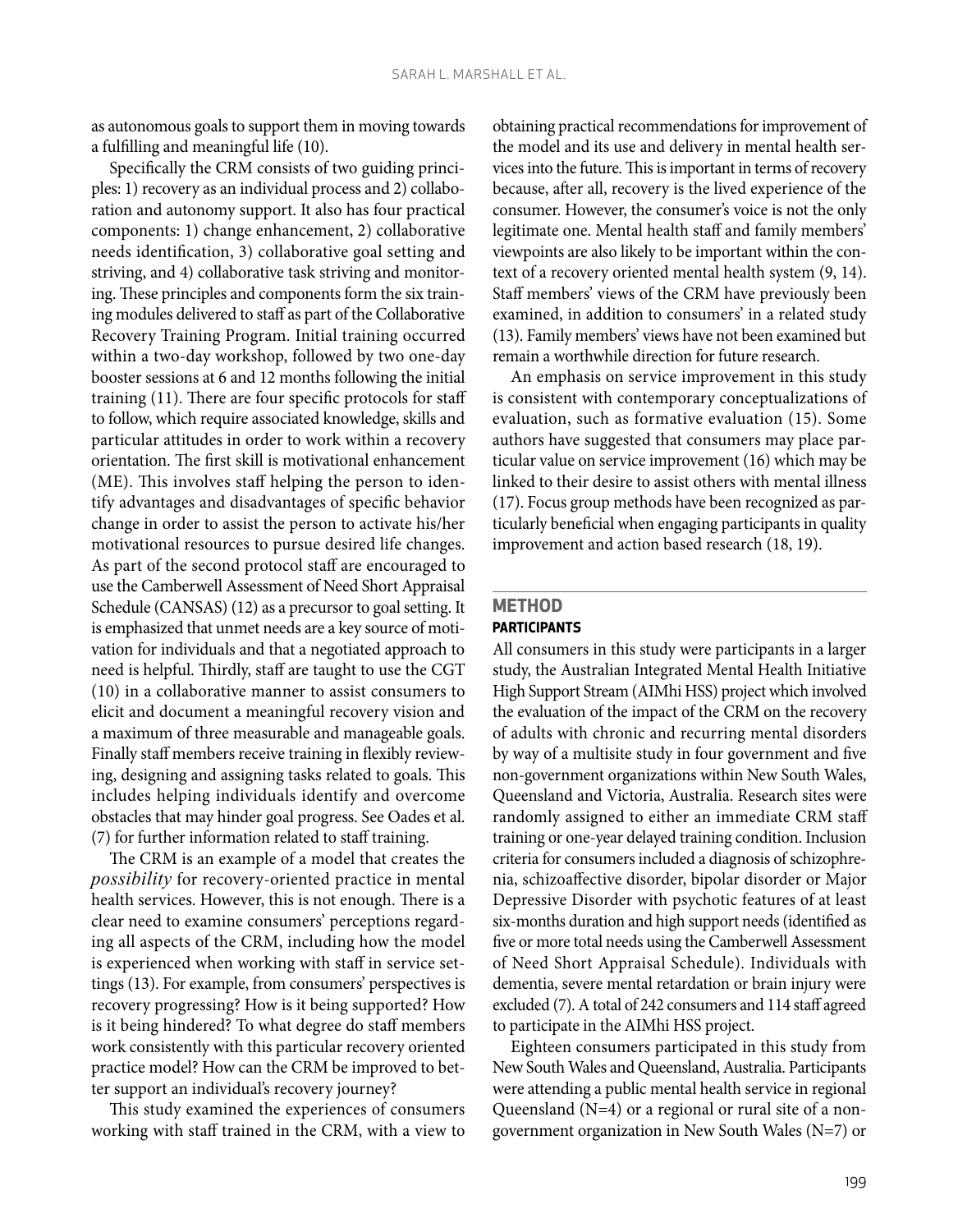Queensland (N=6), Australia. Eleven (61%) participants were female and seven (39%) were male. Participants had a mean age of 38 years (SD of 5.9 years), comparable to the larger sample of participants in the AIMhi HSS project (M=39.9, SD=12.5, at baseline).

Diagnostic information was collected from clinicians indicating that 50% of the sample met the diagnostic criteria for schizophrenia (n=9), 22.2% schizoaffective disorder (n=4), 22.2% depressive psychosis (n=4), and 5.6% bipolar disorder (n=1). Three participants were identified and agreed to take part in focus groups, with a particular focus on their critique of the CRM, or their experience of this model as received in services.

#### **Procedure**

Structured focus group protocols were developed including a protocol for group facilitators outlining key areas to discuss with focus group participants and power-point slides to support and complement the verbal presentation/discussion. Participants also received a one-page handout summarizing key findings from two earlier studies undertaken with consumers evaluating the CRM and a CRM diagram for reference during meetings. Focus group protocols were distributed to four consumer researchers for review and comment. Feedback offered guided further refinements.

Focus groups commenced with a brief overview of the CRM and an emphasis on topics covered during staff training. Facilitators also briefly described to group members relevant issues regarding limited exposure to practical components within the context of the AIMhi HSS (i.e., statistics regarding what people actually received in practice with a focus on practical components). Facilitators then raised relevant findings for discussion with a focus on unhelpful aspects, areas of concern and suggestions for improved practices. The starting point for this discussion was drawn from key findings from two earlier studies. This included a brief questionnaire administered to 92 consumers, as well as 22 in-depth interviews undertaken with consumers taking part in the AIMhi HSS. Participants were therefore encouraged to reflect on other consumers' experiences of the CRM, as well as offering their own experiences of working with CRM trained staff.

Participants were provided with detailed information about this study and were required to sign formal consent, as approved by the relevant ethics boards. Focus group meetings were held in July and August 2007. The first meeting was held in Queensland, Australia and was

attended by seven consumers. The second group was held in New South Wales, Australia and was attended by 11 people. Group meetings ran for approximately 2.5 hours including a 30-minute refreshment break. Two paid consumer researchers co-facilitated each focus group meeting in collaboration with the primary researcher. All consumer researchers employed as co-facilitators had existing experience in relation to research activities and prior exposure to the CRM. All co-facilitators attended a training session.

#### **Design and Analysis**

Maximum variation sampling was employed in this study. A key selection criterion was to recruit people who were critical of the CRM, or certain aspects of it. Clinicians and research assistants working within the various organizations nominated people they believed met these selection criteria. There was an effort to target people who had ceased their involvement in the AIMhi HSS project and, where possible, clarifying reasons for their departure. This involved staff speaking directly to consumers they had been working with to clarify more about their experiences and to ascertain whether they were willing to be interviewed. An advertisement was also placed in the CRM newsletter, which was posted to all consumers participating in the AIMhi HSS project. There was also an attempt to balance gender and age of participants. An additional focus was on recruiting people from both public mental health services and non-government organizations in different states of Australia and across the range of diagnoses participating in the larger project.

Focus groups were audiotaped and transcribed verbatim. Thematic analysis was undertaken and key themes obtained from focus group data were identified using the following steps: 1) Familiarity with the focus group data was obtained by reading and re-reading transcripts several times; 2) Focus group transcripts were reviewed in turn and group members' responses to the areas outlined in the focus group schedule were located within the transcripts. These themes were summarized for ease of reference. Example quotes were also located and included; 3) Transcripts were checked for other relevant information that fell outside the areas for discussion identified on the focus group schedule, but remained relevant for the improvement of the CRM and associated staff training; and 4) Summaries for the two focus groups were then cross-referenced to compare whether findings were similar for meetings held in New South Wales and Queensland, Australia.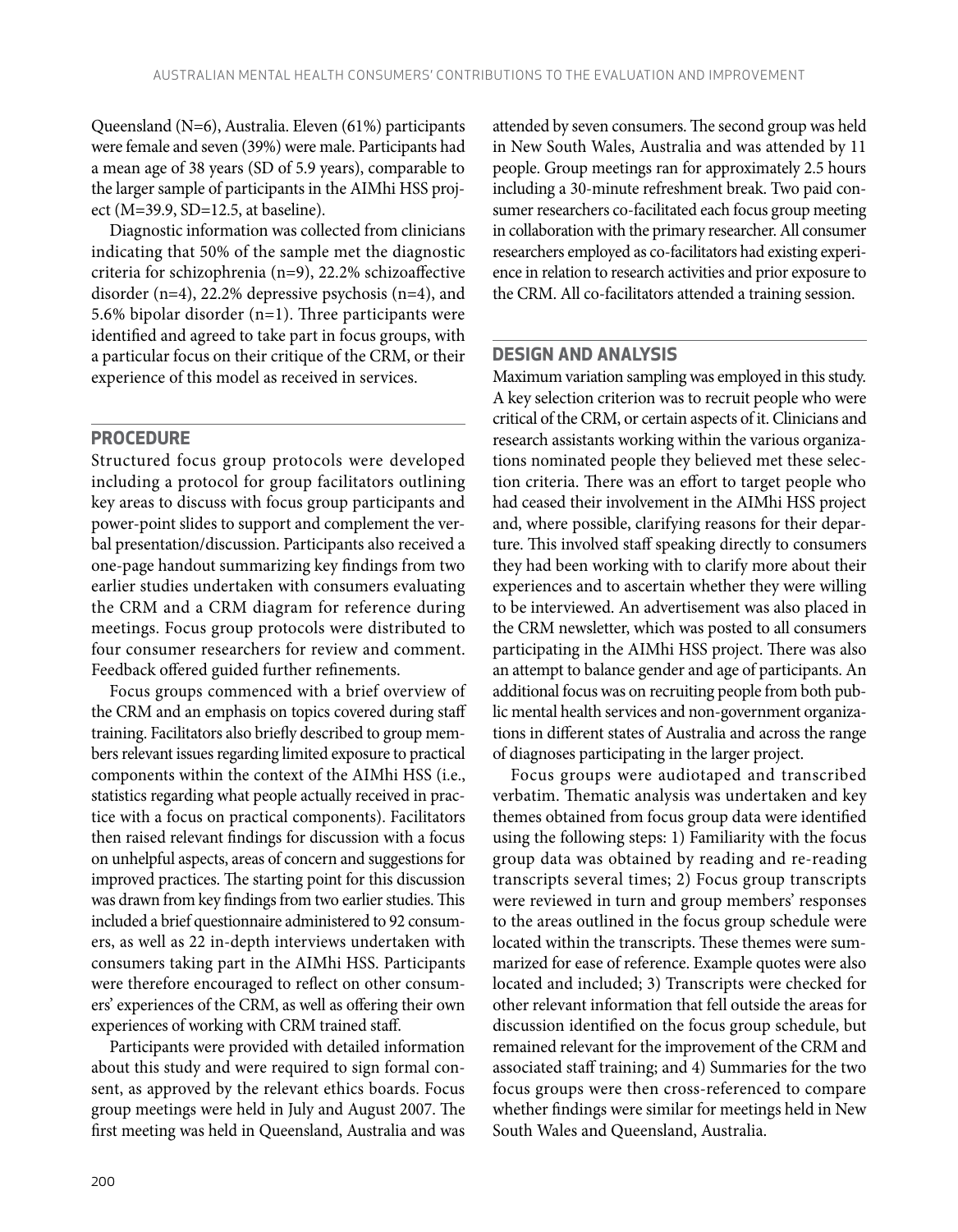#### **Results Findings and recommendations**

A summary of key findings from focus groups is available in Table 1. This table identifies seven key concerns identified by consumers, examples of relevant quotes, possible avenues for improvement and an overview of broader implications for recovery oriented practice and mental health service delivery. Concerns and recommendations are discussed further below and hold relevance not only for improvement of the CRM, but in many instances have broader applicability to recovery-oriented practice. For example, goal striving and homework are practical activities, which may already be utilized by mental health staff. This study highlights some consumers' concerns around these practices, which may help inform the way in which staff can more effectively engage in such activities with consumers in the future.

1. EQUIVALENT CRM TRAINING SHOULD BE DEVELOPED FOR CONSUMERS There was a perception among some consumers that the CRM was not presented to consumers in an appropriate manner that maximized its appeal. A number of people spoke about the emphasis on paperwork and the sense that the model was something that they had to do. One suggested avenue for improvement was to introduce consumers to the CRM within a peer-group setting.

Presently the standard CRM two-day initial training package and booster sessions mentioned above are available for mental health staff. An equivalent training program should be offered to consumers. Mental health consumers should ideally facilitate training. This may assist in enhancing consumer ownership and responsibility at the outset.

2. Improved emphasis should be placed on accurately conveying the message of recovery to consumers. For example by wayof improved stafftraining and/or a peerrun group setting to facilitate increased awareness of ideas regarding recovery

Some participants raised their concern that mental health staff had spent an inadequate amount of time, if at all, discussing and orienting them to the concept of recovery. In addition a number of consumers participating in interviews as well as focus groups expressed confusion with the term recovery. For example, one person said that the word recovery was "foreign" to him, stating, "I've heard the word recovery before, but what it actually means or is supposed to be I didn't know" (participant, NSW group). Such findings are of concern, as at least for some consumers it appears that the message of the possibility of recovery and conceptual understanding of this concept was not being clearly conveyed by staff.

One avenue for improvement was to introduce consumers to recovery within a peer-led group setting when commencing with the model. Possible benefits could include ensuring that consumers are oriented to and familiar with recovery from the outset, as well as creating an opportunity for sharing ideas among consumers with respect to their recovery journey (9, 20). It would be important to ensure that meetings were facilitated by a consumer with lived experience of recovery who was sufficiently knowledgeable in relation to recovery and could ensure that people were adequately informed from the outset.

Moving beyond the CRM, these findings demonstrate the importance of ensuring that recovery oriented mental health organizations equip staff with sufficient training to acquire a thorough understanding of recovery. Further to this staff need to demonstrate an ability to clearly convey the message of recovery to people with mental illness, with whom they work. Peer role-models are also likely to play a very important role in facilitating the message of recovery.

#### 3. Additional interventions should be developed and offered to address difficulties regarding transfer of training of CRM into practice in mental health services

Some focus group participants discussed clinicians' negative attitudes towards the CRM, in particular written documentation or "paper work" requirements for goal and homework sheets. These perceived negative attitudes in turn influenced consumers' perceptions of these practical aspects. One person said, "if they are kicking and screaming we're not going to turn around and say, well hold on a second that is a good idea"(participant, QLD group). Another consumer raised concern that perceived pressure placed on staff to complete written documentation in some instances flowed through to the consumer. A related concern echoed by several participants was their belief that staff might not have been receiving adequate ongoing support, following their initial training in the CRM.

Future changes to staff training and support procedures should be undertaken in consultation with service providers and should include exploration of key barriers to implementing the CRM in practice settings, as perceived by staff. Key barriers identified by staff participating in the AIMhi HSS study were perceived to be "institutional constraints"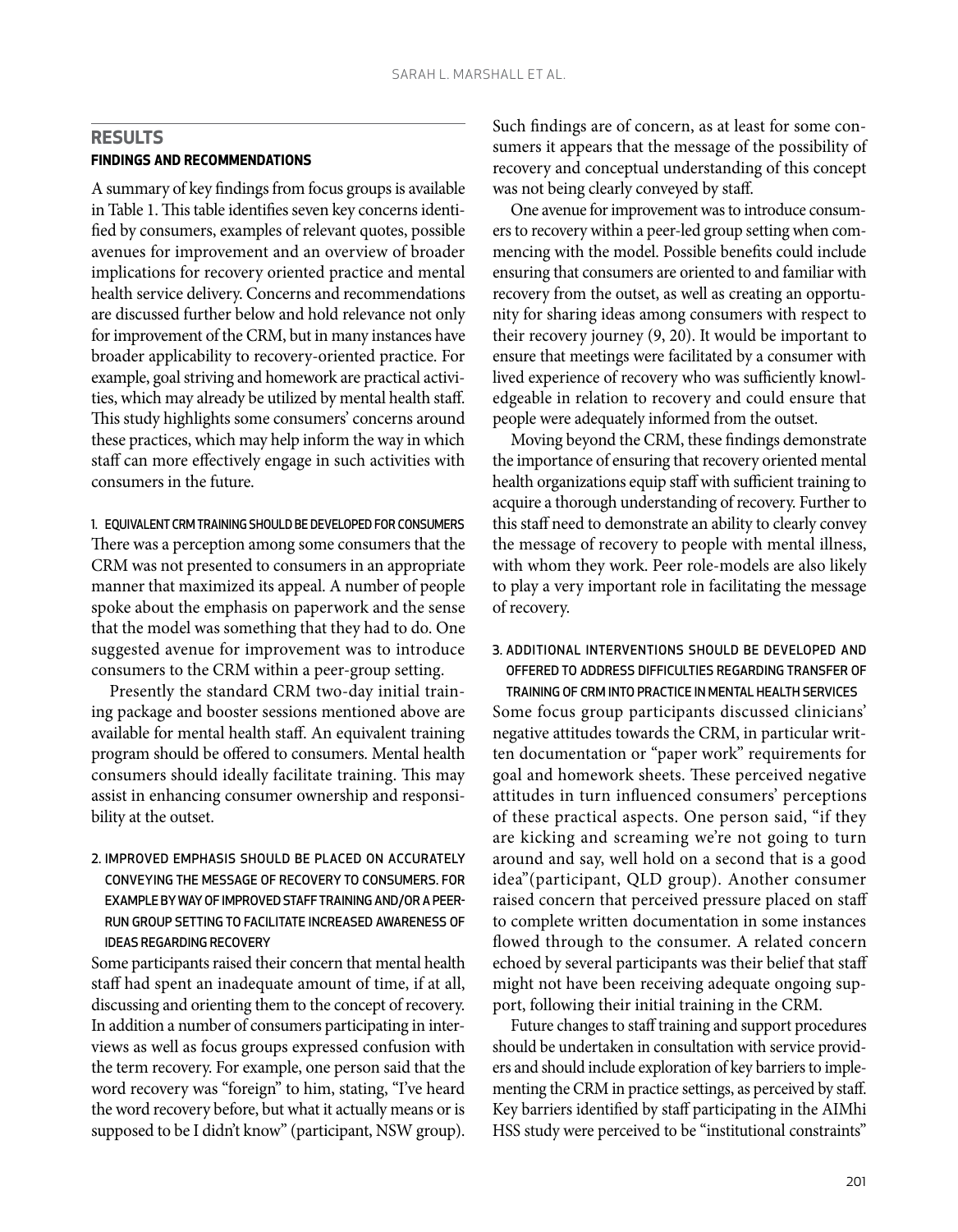| Summary of "unhelpful"<br>area or concern                                                                                                                          | Example of relevant consumer quotes                                                                                                                                                                                                                                                                                                                                           | Possible directions for improvement                                                                                                                                                                                                                                                                                     | Broader implications for recovery-oriented<br>practice/service delivery                                                                                                                                                                                                                                                                                                                                                                                                           |
|--------------------------------------------------------------------------------------------------------------------------------------------------------------------|-------------------------------------------------------------------------------------------------------------------------------------------------------------------------------------------------------------------------------------------------------------------------------------------------------------------------------------------------------------------------------|-------------------------------------------------------------------------------------------------------------------------------------------------------------------------------------------------------------------------------------------------------------------------------------------------------------------------|-----------------------------------------------------------------------------------------------------------------------------------------------------------------------------------------------------------------------------------------------------------------------------------------------------------------------------------------------------------------------------------------------------------------------------------------------------------------------------------|
| 1. CRM not presented<br>to consumers in an<br>appealing manner from<br>the outset                                                                                  | "You present it to the consumers first<br>we all get together and get excited about<br>it and then the support worker comes<br>alongthe way I received it is that she<br>landed on my doorstep with these big fat<br>books and just basically said this is the way<br>we have to do it" (participant, QLD group)                                                              | 1. Introduce and orient consumers to<br>the CRM within a peer-group setting<br>2. Develop equivalent CRM training<br>for consumers on commencement in<br>the program (presently CRM training<br>offered to staff only). Mental health<br>consumers should facilitate training                                           | Initial training in recovery-oriented practice<br>should be offered to both consumers and<br>mental health staff. This is likely to assist in<br>empowering consumers from the outset and<br>encouraging development of more equal and<br>collaborative working relationships                                                                                                                                                                                                     |
| 2. Some mental health<br>staff's inadequate<br>discussion with<br>consumers around<br>recovery                                                                     | "It was a bit like the birds and the bees<br>scenario (reflecting on staff discussion<br>of recovery) I got the talk but it wasn't a<br>warm and friendly discussion around who<br>you might marry or whatever, it was just<br>the talk" (participant, QLD group)                                                                                                             | 1. Introduce consumers to recovery<br>within a peer led group setting on<br>commencement with model (overlap<br>with point 1 above)<br>2. During staff training emphasis on<br>sharing and discussing concept of<br>recovery with consumers/various<br>avenues to convey this message, e.g.,<br>consumer stories/videos | Knowledge of "recovery" should not be assumed<br>for staff or consumers. This area should<br>be explicitly emphasized during recovery-<br>oriented training. Staff should be afforded<br>with opportunities to practice conveying the<br>message of recovery to consumers using<br>various mediums                                                                                                                                                                                |
| 3. Perception that some<br>staff had negative<br>attitudes towards the<br>CRM (in particular<br>completion of goal and<br>homework sheets) and<br>felt unsupported | "If a support worker makes you understand<br>they don't agree with the paperwork you're<br>going to go oh good, I'll get out of this,<br>because they don't want to do it anyway. So<br>maybe that is something in your training<br>that has to be changed" (participant, NSW<br>group)                                                                                       | 1. Improve ongoing training and<br>support procedures offered to staff<br>beyond the 2-day initial training and<br>1-day booster sessions                                                                                                                                                                               | Employment of multiple strategies may support<br>improved dissemination of recovery-oriented<br>practice in service settings, e.g., support of<br>management and team leaders, linking of<br>research with the "mission" of organizations and<br>workplace coaching                                                                                                                                                                                                               |
| 4. Existing format of goal<br>and homework sheets<br>may place too much<br>emphasis on written<br>documentation for some<br>people                                 | "I hate reading. I just usually go through<br>it and write down whatever and ignore<br>it I find that annoying too much reading"<br>(participant, NSW group)<br>"You wanted to get your own place or<br>something just cut a picture from the<br>newspaper of a house that you love<br>know it's a method but I don't think people<br>use it enough" (participant, QLD group) | 1. During CRM training emphasize<br>alternate methods to written<br>documentation when communicating<br>goals and homework<br>2. During redesign of goal and<br>homework sheets into a personalized<br>diary/book encourage alternate<br>expression such as by way of<br>illustration/collage/photography               | Staff assisting consumers to set goals in line<br>with their preferred life directions should<br>encourage various means of communication,<br>beyond traditional written expression. For<br>example use of photography, drawing, collage as<br>preferred by the individual                                                                                                                                                                                                        |
| 5. Perception that goal<br>and homework sheets<br>owned by mental health<br>staff, as opposed to<br>consumers                                                      | "When you do something that's your own<br>your own diary or your own journal it's very<br>different then if you do something like that<br>(goal and homework sheets) which looks so<br>official" (participant, QLD group)<br>"I think you should have your own book and<br>keep it yourself" (participant, QLD group)                                                         | 1. Development of a consumer<br>owned personalized book/diary to<br>document goals and homework and<br>relevant aspects of recovery journey                                                                                                                                                                             | Goal setting tools and homework should be<br>designed into a format where consumers<br>are encouraged to take personal ownership<br>over such documents. Individual sheets<br>distributed by staff are not preferred. A<br>possible alternative includes a journal/book<br>that is owned and personalized by consumers.<br>Consideration of staff reporting requirements<br>is important but should not be the main factor<br>guiding design decisions                            |
| 6. Difficulty regarding<br>goal striving during<br>periods of illness                                                                                              | "I don't think it's actually important to have<br>a goal when you're unwell because that can<br>actually make you more unstablewell I<br>believe that you should be working on it,<br>but not so much" (participant, NSW group)                                                                                                                                               | 1. Staff should discuss exacerbation<br>of mental illness as one possible<br>barrier to goal striving and negotiate<br>an individual plan as how to proceed,<br>in the event this occurs<br>2. The area outlined above should<br>be discussed with staff during CRM<br>training                                         | Staff working with consumers to set life goals<br>should consider discussing an exacerbation<br>of symptoms as one possible barrier to goal<br>striving. A personal approach regarding how<br>to proceed in the event that this occurs can be<br>negotiated where appropriate. This may help<br>allay some consumers concerns in this area                                                                                                                                        |
| 7. The use of word<br>"homework" and<br>"recovery vision" viewed<br>as inappropriate for<br>some consumers                                                         | "You're an adult, it's really offensive<br>for someone to tell an adult to do their<br>homework" (participant, QLD group)<br>Homework, it's actually something I have<br>to do but I don't want to do itlike you're<br>back at school again" (participant, NSW<br>group)                                                                                                      | 1. The words "homework" and<br>"recovery vision" may not be<br>preferred by some consumers.<br>Staff should discuss a personally<br>appropriate and meaningful term.                                                                                                                                                    | Staff should be aware of their use of clinical<br>language and possible impact on individual<br>consumers. For example some persons may<br>consider the terms "homework" and "recovery<br>vision" inappropriate. Alternative personally<br>meaningful terms should be identified where<br>relevant. For example possible suggested<br>alternatives include mini goal, task (when<br>referring to homework) and life vision, life<br>direction (when referring to recovery vision) |

#### Table 1. *Summary of unhelpful areas and suggestions for improvement as identified by consumers*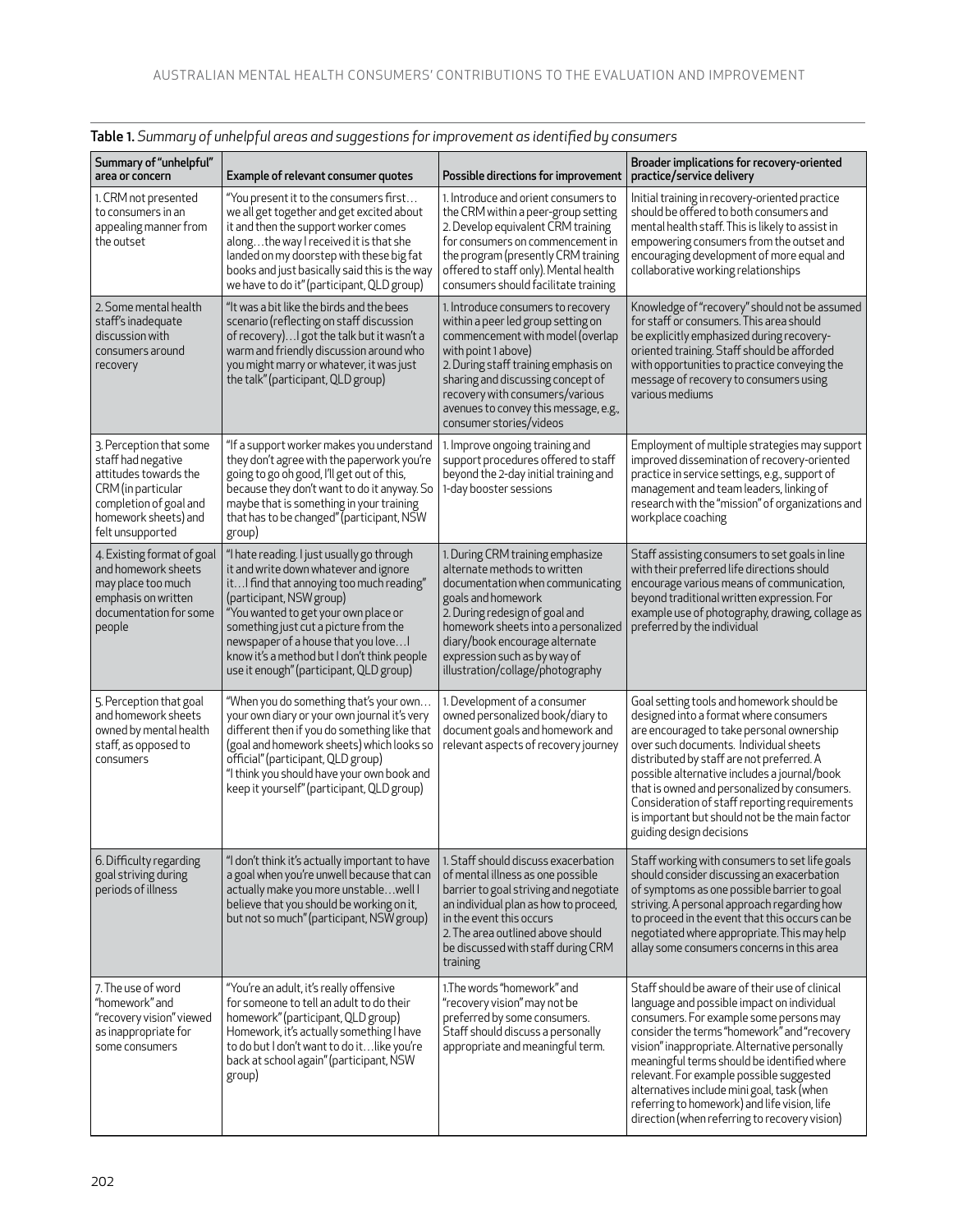and "client unresponsiveness to the intervention" (21).

Possible changes to support dissemination of research protocols into practice in service settings include: support of management and team leaders, so they better understand, effectively communicate and lead recovery-focused change among their staff (22) and better linking of research practices with the "mission" of organizations. Other suggestions include better integration of the new ideology and protocols, regular monitoring of progress, workplace coaching, additional staff incentives (21) and audit and feedback (23). Also worthy of consideration are interventions that target the external attributions of staff to encourage them to take responsibility for transferring research protocols into practice (21). For example clinicians' perceptions regarding "client unresponsiveness to the intervention" may in part reflect pre-existing attitudes held by individual clinicians, as opposed to external factors. In summary the importance of multifaceted interventions, which include a combination of methods, when encouraging uptake of recovery-oriented practice in services is highlighted (23).

#### 4. Consumers should be encouraged and provided with options to express their goals and recovery visions using alternate mediums such as drawings, photographs and pictures as desired

Some consumers expressed concern that goal and homework sheets placed a heavy emphasis on a written format, identified as an unfavorable means of communication for some people. For example, it was suggested that the existing format might be inappropriate for people with reading or writing difficulties and/or for people who had preferences for other forms of communication such as in the visual, rather than verbal domains. This should be considered during redesign of goals and homework into a book format (see point 5). Staff should be encouraged to consider and discuss alternate methods of communicating goals and homework with consumers (such as through illustration, collage or photography).

This finding has broader relevance to mental health staff outside of the CRM program. Goal setting is a common practice in case management and mental health rehabilitation settings (24). Furthermore, goal setting is known to be a key factor in supporting recovery, providing a source of hope and meaning for individuals' recovery journeys (8).

#### 5. Goal and homework sheets should be incorporated together into a book-type formatthat is owned and can be personalized by mental health consumers

Concerns were raised by some consumers regarding

the perceived ownership of goal and homework sheets/ books by case managers, as opposed to consumers. The current format for the CRM (separate books containing goal and homework sheets kept by staff, with single sheets provided to consumers on completion) does not seem to support consumer ownership or responsibility over this process.

A recommended way of addressing this concern offered and supported by group participants was to have a book or diary that was owned, kept and written in by the consumer where they could record their goals, homework and other relevant information. One consumer when describing the benefits of a "book" format said, "just by writing your goals down and reflecting on them in your own words it's healing because you gain that sense of autonomy back" (participant, QLD group). Other group members supported this perspective, for example describing such a format as "empowering."

This finding has broader relevance to mental health staff assisting consumers with goal setting and homework activities within the context of supporting their recovery. Consideration should be given to enhancing consumer ownership and responsibility not only at the process level when engaging in goal and homework activities (for example in setting and reviewing these activities), but also at a more practical level in terms of any tools/forms used and how and where this information is documented and kept.

#### 6. Staff should discuss exacerbation of mental illness as one possible barrier to goal striving and negotiate an individual plan on how to proceed, in the event that this occurs. This may assist in empowering consumers and help allay possible concerns

Findings indicated that some consumers, not surprisingly, experienced difficulty regarding goal striving during periods of illness. Discussion of people's responses to this scenario while not extensive, indicate that the most appropriate approach may be best negotiated at an individual level. For example, some people expressed a preference to continue talking about their goals with staff members even during periods of illness, or to continue working towards their goals, to a lesser degree. Other people felt that during periods of illness it might be most appropriate to take a break from goal striving and for staff to provide guidance around returning to goal striving when the consumer indicated that they were ready.

This finding is likely to be of relevance to other staff supporting individuals with their goals. Goal attainment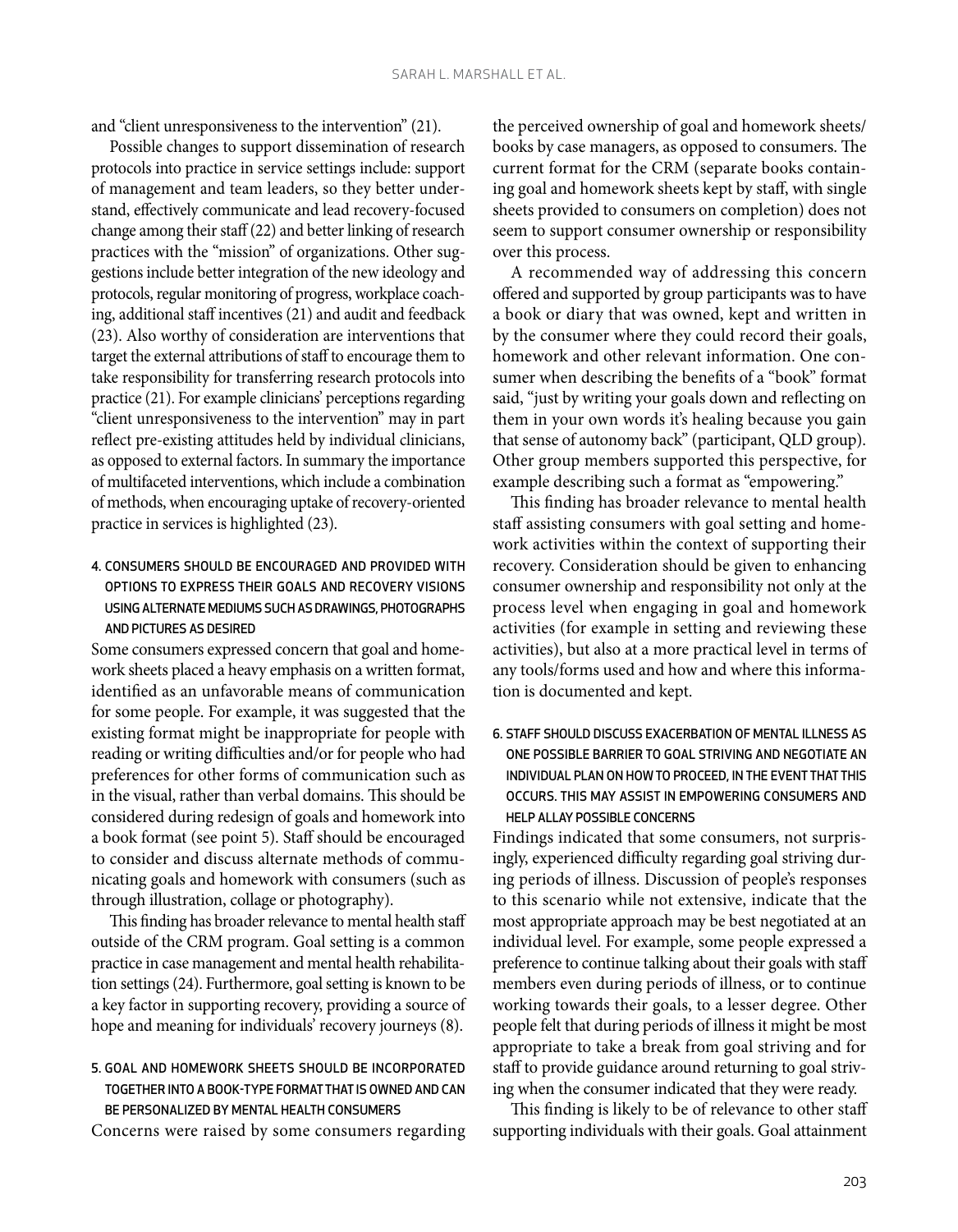is related to consumers' level of symptom distress. For example when symptoms are less distressing, consumers are better able to make progress towards their goals (24). Therefore the severity of illness and symptomology would likely influence consumer and staff decisions relevant to this aspect. It is recommended that staff discuss the possibility of becoming unwell with consumers as one possible barrier to goal striving. This may help allay concerns, in particular if an individualized plan is discussed as to how consumers would prefer to proceed in the event of becoming unwell or experiencing an exacerbation of their symptoms.

#### 7. Some consumers may view the terms "homework" and "recovery vision" as inappropriate. Staff should assist individuals to identify language that is personally meaningful/appropriate

Consumers' concerns with the term homework appeared to focus on issues to do with perceived lack of choice and paternalism implied by the use of this term. Consumers taking part in focus group meetings used words such as "disgusting," "offensive" and "condescending," when discussing use of the term. For some participants the term conjured up strong negative associations with experiences at school, where they were told to do something, as opposed to being involved in this process. Consumers suggested a range of alternate terms that could potentially replace the term homework such as goal work, goal tasks, short-term goal and mini goal.

Findings from interviews and focus groups also indicated that some participants had concerns with the use of the term "recovery vision" (used within the context of the CGT). During interviews three people used the term "life vision," as opposed to the term "recovery vision" when discussing this aspect of the CGT. The term "life vision" appears more consistent with the everyday language used by consumers. It may also assist in shifting consumers to focus beyond their illness, to their broader life goals and visions. The use of the term "life" within this context is also likely to be more consistent with language used by the general population when discussing their goals and future directions. Staff engaging in discussions with consumers around their larger life directions would benefit from identifying a term appropriate to the individual. For example, terms such as "life vision," "life direction," "life dreams," "valued direction," or whatever provides most meaning for the person.

These findings have broader relevance in terms of encouraging mental health staff to be aware of and to critically reflect on their own use of language, within a

recovery context. In particular it is recommended that the term "homework" be used with caution and that personally appropriate and meaningful terms be identified in collaboration with individuals.

#### **Limitations**

A limitation of this study was the purposive sampling strategy employed when attempting to identify consumers with "unhelpful experiences" with respect to the CRM. Some participants in the AIMhi HSS study ceased involvement, or "dropped out" in the early stages of commencement in the project. While procedures were put in place retrospectively to examine "drop out" lists, establish reasons for leaving the project (where available) and to contact the person to enquire as to their experiences with the model, this was not always possible. Ideally a procedure would have been implemented to follow up participants as soon as they "dropped out" of the AIMhi HSS to investigate their experiences of the CRM (and where appropriate to invite them to take part in focus groups). Improved processes may have led to identification of additional dissatisfied consumers. Furthermore other consumers may have remained dissatisfied with the CRM but may have not been comfortable sharing their experiences. It is entirely possible that findings may not be representative of all consumers from the AIMhi HSS project who were dissatisfied with the model.

The nature of this study, with an emphasis on purposive sampling meant that relatively small numbers of consumers participated (n=18 from a total sample of 242 consumers participating in the AIMhi HSS project). This limitation was addressed somewhat within the context of a related study where larger numbers of consumers (n=92) provided feedback on their valuation of practices consistent with the CRM by way of a brief structured questionnaire. Findings indicated that the vast majority of consumers tended to rate all aspects of the CRM as important in terms of assisting their recovery (13). In addition interviews were conducted with 22 consumers from the AIMhi HSS project, the results of which informed the protocol for this study (25). Hence, this study should be considered within the context of these two related studies, which helped inform the protocol for focus group meetings.

A further limitation of this research is that appropriateness of consumer recommendations ideally would have been discussed in direct collaboration with other relevant stakeholders including mental health staff and management.